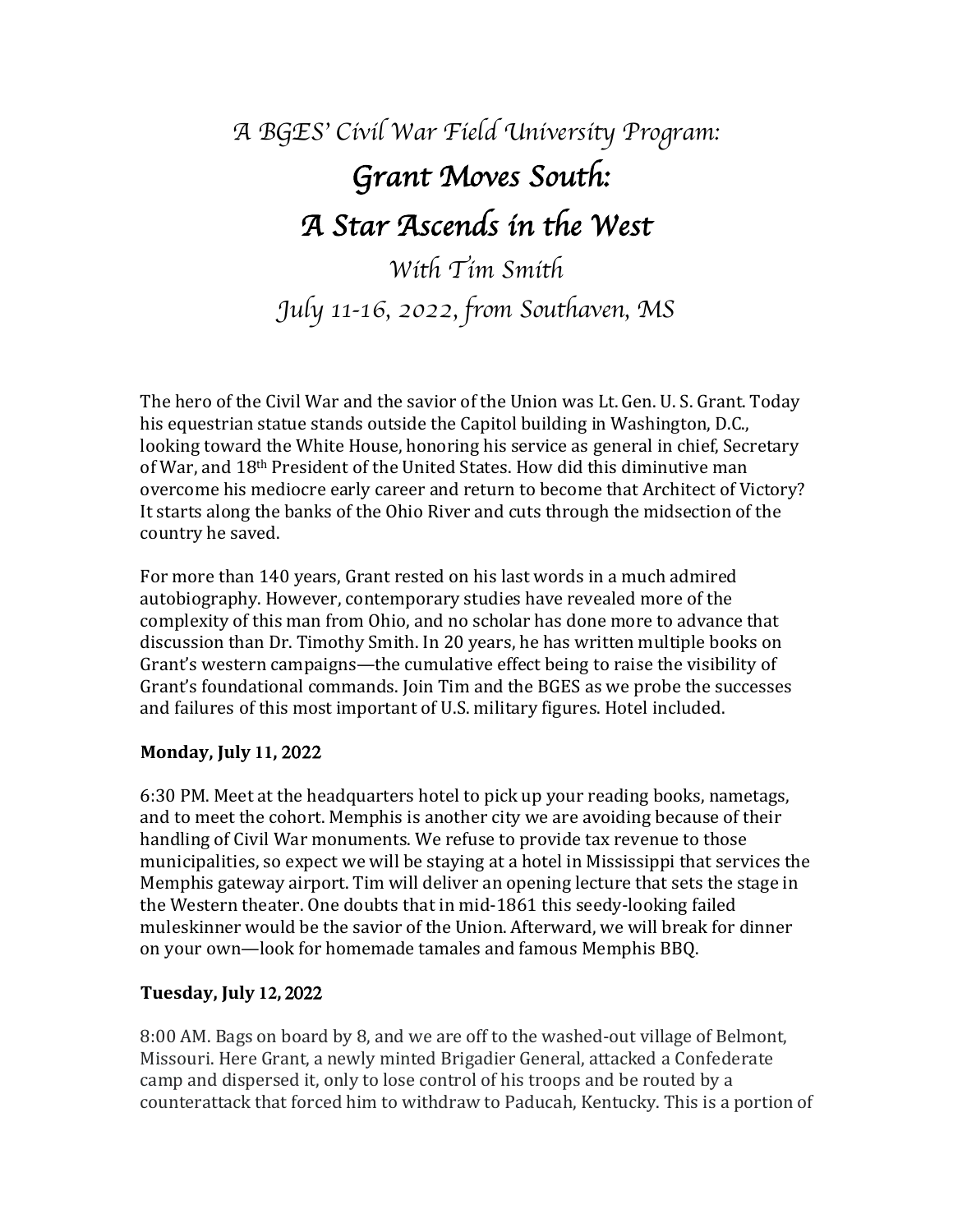the Civil War not frequently visited, and so while up there we will visit the small Civil War museum and the town of Cairo, Illinois, which was Grant's initial headquarters. There are some artifacts of note there. We also will discuss the construction of the City Class Ironclads, one of which was named the U.S.S. *Cairo* an artifact you can see in the Vicksburg National Military Park.

Another significant and overlooked site is Columbus, Kentucky. We will visit there, where you will learn about the decision of Confederate Gen. Leonidas Polk to occupy this position while Kentucky still was officially neutral. Militarily you will understand the decision. However, it drove a wedge between the state and Confederate officials, making the military occupation of Kentucky by Federal forces under Grant's command necessary. The day will end with a trip to Grant's new headquarters: Paducah, where we will spend the night. Lunch and hotel will be provided, and dinner will be on your own.

# **Wednesday, July 13,** 2022

8:00 AM. Have your bags on-board by 8 AM for our 8:15 departure, which opens with Grant's occupation of Paducah and Smithland. The Ohio River looms large as does the entry points to the Tennessee and Cumberland Rivers. You can see the inviting lines of communication that Grant possesses as he determines to move against the Confederate lines of Albert Sidney Johnston. The Confederates' decision to defend along a broad front weakened them at many locations and subjected them to being flanked out of their chosen defensive positions. The balance of the day will be devoted to the Forts Henry and Donelson Campaigns, culminating with Grant's dramatic victory at Fort Donelson in which he captures his first Confederate army. Lunch, dinner, and your hotel are included.

#### . **Thursday, July 14,** 2022

8:00 AM. Have bags out again at 8. We start by considering the rapidly deteriorating relationship between the successful Grant and his boss in St. Louis, Gen. Henry Halleck. With the occupation of the capital city of Nashville by forces under the command of rival general Don Carlos Buell, Grant is falsely accused by Halleck and loses his command to Gen. C. F. Smith as the Federals push down the Tennessee River to Burnsville, Mississippi, and Savannah, Tennessee. The controversy surrounding this demands Grant be restored, which takes place after Smith skins his shin and develops tetanus—it will kill him. There, on the banks of the Tennessee, Grant's forces under the command of a newly restored commander, William T. Sherman, were surprised and attacked in camp by forces under Sidney Johnston. As the day waned, Grant's final line is with the river at his back. We will devote the majority of the day to the first day at Shiloh before overnighting for two days in the area. Lunch, dinner, and your hotel is included.

## **Friday, July 15, 2022**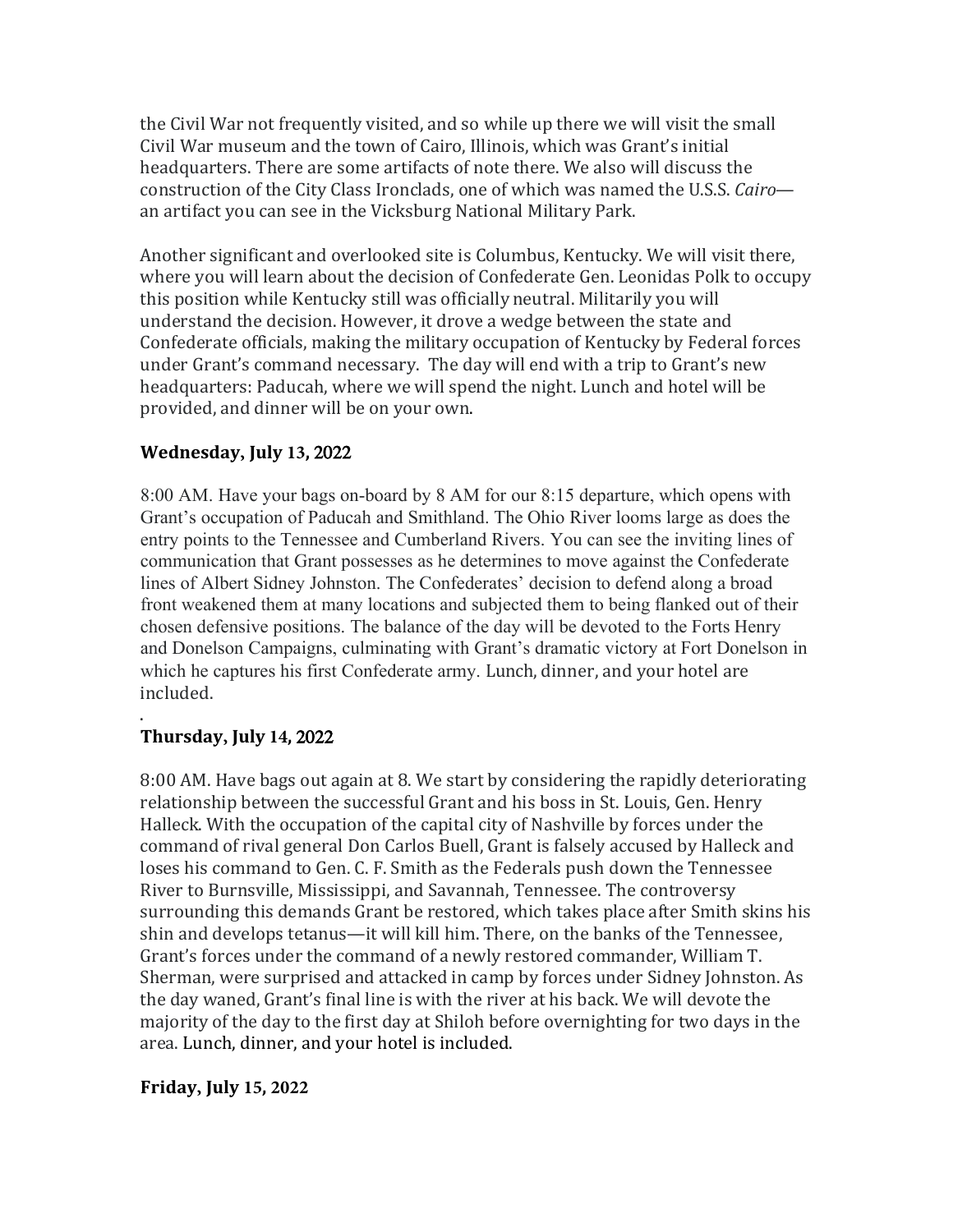You can leave your bags as we will be staying a second night. Grant has been dramatically defeated, but the Confederate command structure is in disarray-Johnston has been killed and Beauregard has not reorganized overnight. With the arrival of Lew Wallace and augmented by Bull Nelson's command from Buell's forces, Grant counter-attacks and drives the Confederates from the battlefield with a noteworthy rearguard action at Falling Timbers. Grant has escaped and, in the wake of the battle, we learn that Grant can be pretty vindictive and petty—he blames his troubles on the failure of Gen. Lew Wallace to obey his orders ... the controversy lives on today. The day ends as we pick up the arrival of General Halleck, who again demotes Grant to second in command while initiating a ponderous month-long advance on the Confederates in Corinth. Beauregard quietly slips away to Tupelo. Lunch, dinner, and hotel are provided.

# **Saturday, July 16,** 2022

8:00 AM. Bags on board by 8 as we have much to do to wrap this up. Grant has been restored and, indeed, replaces Halleck when the latter is promoted to General in Chief and called to Washington. Grant will meet a new antagonist, William Rosecrans, and this day will develop that relationship while covering the Fall 1862 Campaign that included a fight at Iuka, where Col. Robert Murphy will find himself staged for scapegoating later at Holly Springs. Grant is on vacation with his wife when Confederate forces attack Rosecrans at Corinth. The failed effort causes Rosecrans to pursue the defeated Van Dorn to the banks of the Hatchie River, where a sharp fight at Davis Bridge ends the fall campaign. Grant orders Rosecrans to abandon his pursuit, and the Confederate escapes to Holly Springs to regroup. We will perform a postmortem, including the new controversy between Grant and Rosecrans that is alleviated by the assignment of Old Rosy to replace Buell. We will return to Memphis and our HQ hotel, where you can start home or get a room at your own expense and depart on Sunday. For those hanging around Saturday night, we will have an ad hoc dinner and go find some Memphis BBQ.

## **About the Faculty:**

**Tim Smith** is one of the new stars rising in the next generation of Civil War historians. He worked at Shiloh NMP as he was getting his doctorate, and since then has moved on to teach at the University of Tennessee-Martin. An engaging and popular tour leader, he rapidly has spread his wings along the Mississippi River from Ohio to Vicksburg. He is an author or editor of more than 19 books, and our reading list is but a sampler of his scholarship. Highly recommended by BGES members who have traveled with him before, this will be his first program for the BGES. 

## **Hotel Information:**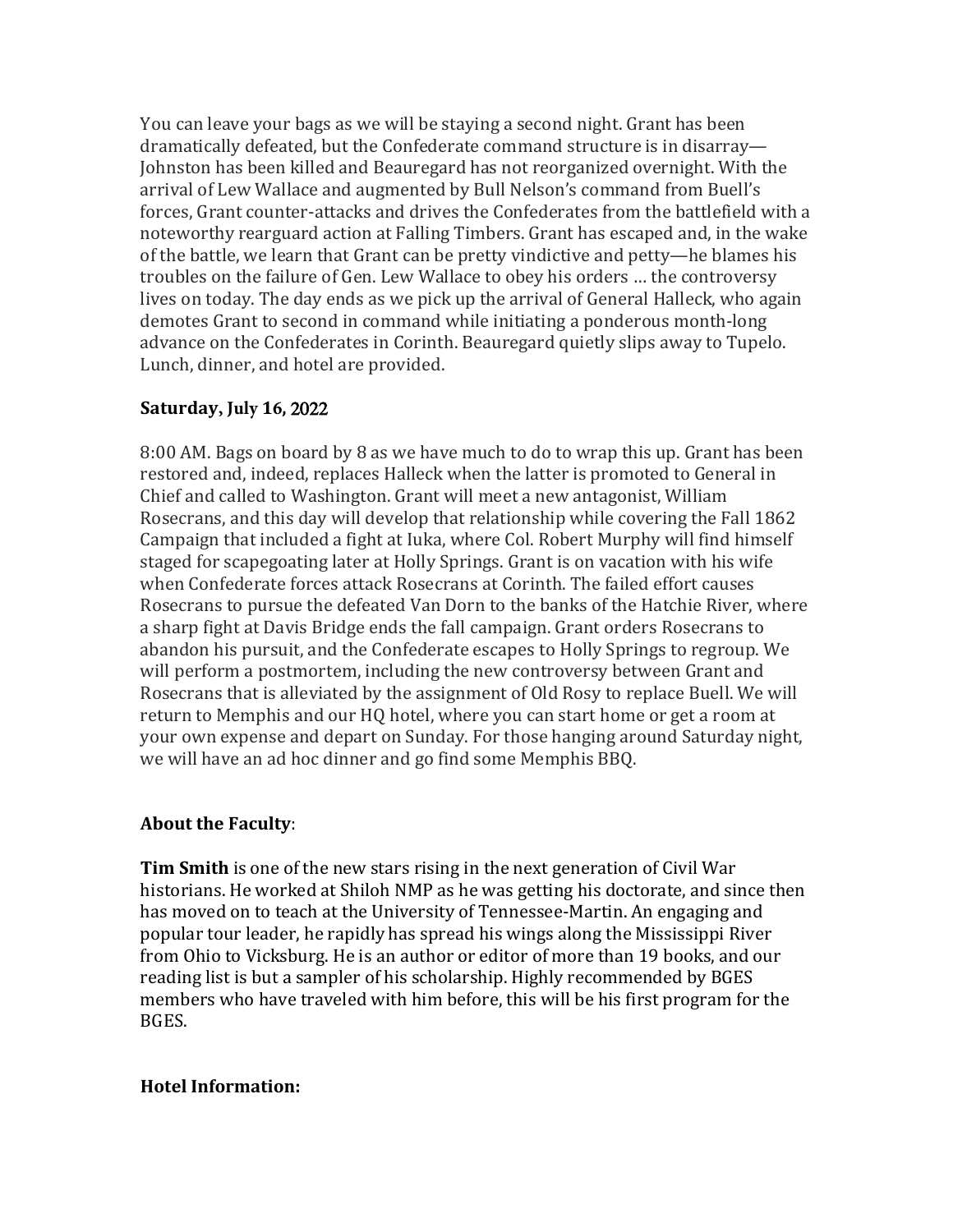The headquarters hotel for this program will be the Fairfield Inn and Suites, 7149 Sleepy Hollow Dr., Southaven, MS (662-349-6640). If you are registered your first night reservation will be made there and prepaid. Additional hotels will be arranged closer to the event once we find out what our need will be–currently we have 7 registered but I expect as many as 10-12 more. The hotel has an airport shuttle to and from Memphis (MEM). For those driving in, you can leave your car at the hotel. The program ends on the 16th–if you want to stay that night in the area and depart on Sunday morning you can call the hotel and make your reservation. They will honor a Blue and Gray Education Society rate of \$99 plus tax.

## **Transportation:**

Our servicing airport is Memphis (MEM). Amtrak services Memphis Central Station on the City of New Orleans line between Chicago and New Orleans. Interstates 40 and 55 serve the city.

# **Recommended Reading:**

You will be provided with a reading book and maps upon arrival. The following books are suggested to enhance your readiness for the program. Amazon.com has a program to support non-profits IF YOU SIGN UP to support Blue and Gray Education Society (EIN 54-1720582) at AmazonSmile. When you sign up there rather than the normal Amazon site, one-half of one percent of your purchase price will be provided to BGES as a donation from Amazon. This will apply not only on this purchase but others you may make at other times.

Timothy B. Smith: *Corinth 1862*

Timothy B. Smith: *Grant Invades Tennessee*

Timothy B. Smith: *Rethinking Shiloh: Myth and Memory*

Timothy B. Smith: *Shiloh: Conquer or Perish* 

Gail Stephens: *Shadow of Shiloh: Major General Lew Wallace in the Civil* 

*War* Frank Varney: *General Grant and the Rewriting of History*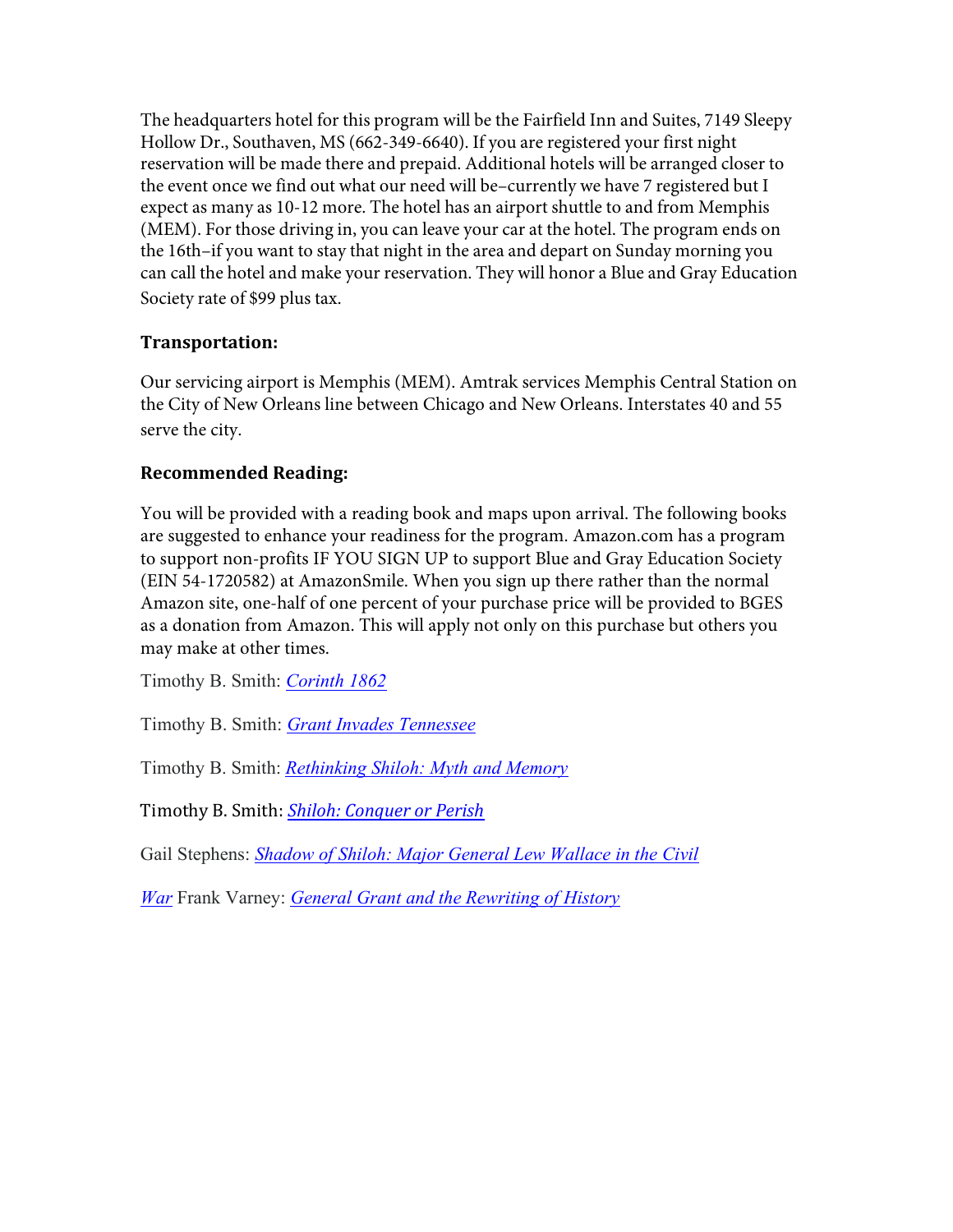# *Registration Form Grant Moves South: A Star Ascends in the West*

*Presented by Tim Smith July 27-August 1, 2020, from Southaven, MS*

| Registration includes five lunches and three dinners (we will seek hotels with<br>complimentary breakfast but cannot guarantee that at this time), five nights single<br>or double lodging, a reading book with maps, the academic program, support of a<br>professional historian, tour director, all admissions, and transportation. The<br>program will be restricted to just 19 people—two vans, which are needed due to<br>access considerations. Register early and do not be disappointed. We also will<br>provide snacks, bottled water, and a limited selection of sodas. |
|------------------------------------------------------------------------------------------------------------------------------------------------------------------------------------------------------------------------------------------------------------------------------------------------------------------------------------------------------------------------------------------------------------------------------------------------------------------------------------------------------------------------------------------------------------------------------------|
| ___________Registration \$1625 Single; \$1375 pp Double Occupancy                                                                                                                                                                                                                                                                                                                                                                                                                                                                                                                  |
| _________ Dues paying BGES member \$1575 Single; \$1325 pp. Double Occupancy                                                                                                                                                                                                                                                                                                                                                                                                                                                                                                       |
| <u>____</u> I am sending a deposit of \$300 per person                                                                                                                                                                                                                                                                                                                                                                                                                                                                                                                             |
| Total enclosed is \$                                                                                                                                                                                                                                                                                                                                                                                                                                                                                                                                                               |
| <u>__</u> ______ I will pay the balance due before the event.                                                                                                                                                                                                                                                                                                                                                                                                                                                                                                                      |
| ___________ Check enclosed.                                                                                                                                                                                                                                                                                                                                                                                                                                                                                                                                                        |
| Charge my (circle one) MC VISA AMEXP Discover<br>$\sim$                                                                                                                                                                                                                                                                                                                                                                                                                                                                                                                            |
|                                                                                                                                                                                                                                                                                                                                                                                                                                                                                                                                                                                    |
|                                                                                                                                                                                                                                                                                                                                                                                                                                                                                                                                                                                    |